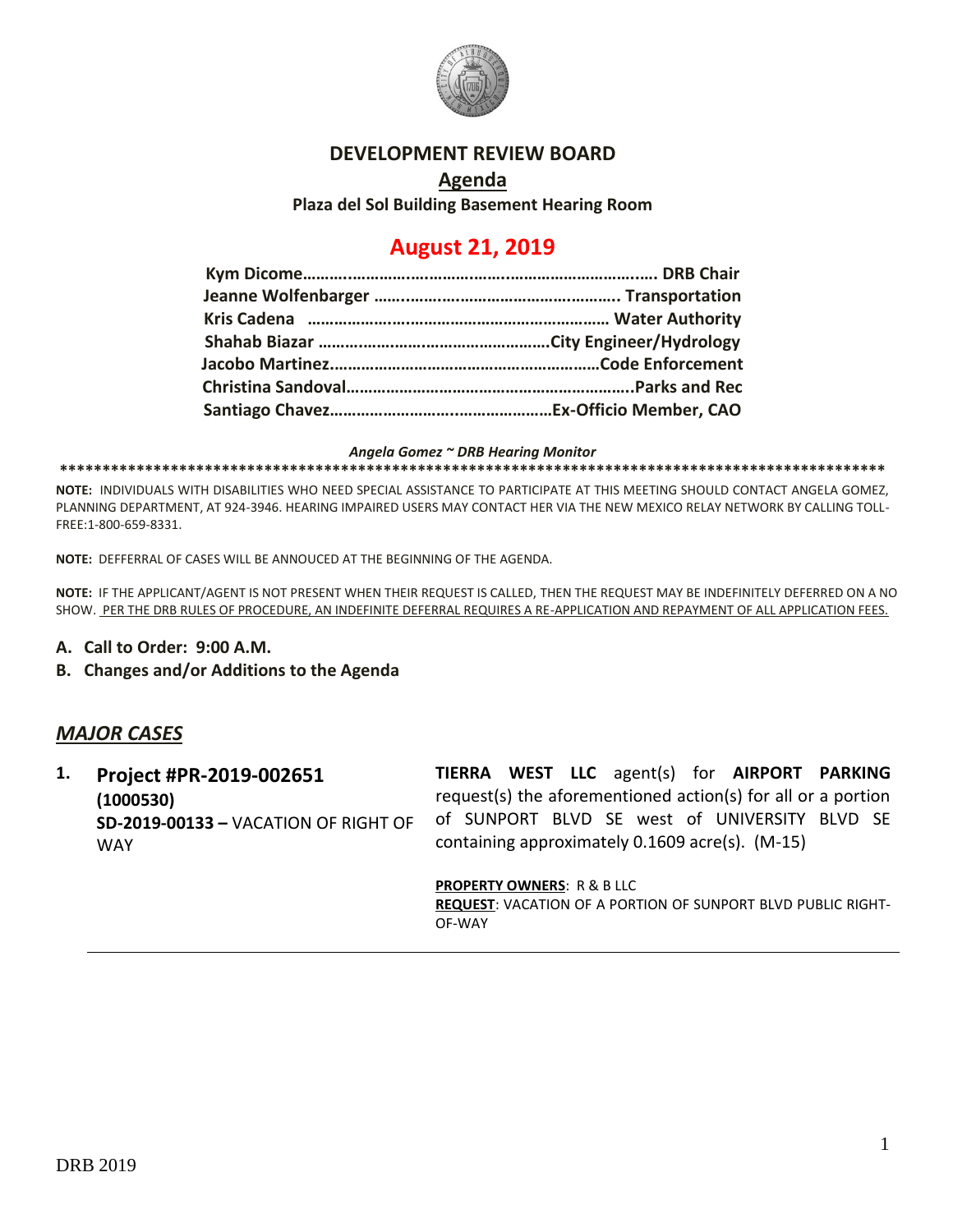| 2. | Project #PR-2019-002671<br>(1007140)<br>SD-2019-00141 - EXTENSION OF<br><b>INFRASTRUCTURE IMPROVEMENTS</b><br><b>AGREEMENT (IIA)</b> | MARK GOODWIN & ASSOCIATES, PA agent(s) for JTH, LLC<br>request(s) the aforementioned action(s) for all or a portion<br>of JUAN TABO HILLS Unit 3B, zoned R-T, located on JUAN<br>TABO HILLS BLVD SE between MANCHITOS RD SE and the<br>TIJERAS ARROYO, containing approximately 9.54 acre(s).<br>$(M-22)$                                                                                                                                                                                                                     |
|----|--------------------------------------------------------------------------------------------------------------------------------------|-------------------------------------------------------------------------------------------------------------------------------------------------------------------------------------------------------------------------------------------------------------------------------------------------------------------------------------------------------------------------------------------------------------------------------------------------------------------------------------------------------------------------------|
|    |                                                                                                                                      | PROPERTY OWNERS: JTH LLC AND VARIOUS LOT OWNERS<br><b>REQUEST: IIA EXTENSION</b>                                                                                                                                                                                                                                                                                                                                                                                                                                              |
| 3. | Project #PR-2019-002678<br>(1002962)<br>SD-2019-00143 - EXTENSION OF<br><b>INFRASTRUCTURE IMPROVEMENTS</b><br><b>AGRREMENT (IIA)</b> | <b>RESPEC</b> agent(s) for <b>RCS TRAILS TRACT 1 LLC</b> request(s) the<br>aforementioned action(s) for all or a portion of TAOS II AT<br>THE TRAILS, zoned R-1A & PD, located south of PASEO DEL<br>and east of RAINBOW NW, containing<br><b>NORTE</b><br>approximately 17.4 acre(s). (C-9)<br>PROPERTY OWNERS: DR HORTON, RCS TRAILS TRACT 1 LLC VARIOUS<br><b>LOT OWNERS</b>                                                                                                                                               |
|    |                                                                                                                                      | <b>REQUEST: IIA EXTENSION</b>                                                                                                                                                                                                                                                                                                                                                                                                                                                                                                 |
| 4. | Project #PR-2018-001198<br>(1010401/1004404)<br>SI-2019-00254 - SITE PLAN AMENDMENT                                                  | <b>CONSENSUS PLANNING, INC.</b> agent(s) for PV TRAILS, LLC<br>request(s) the aforementioned action(s) for all or a portion<br>of LOTS 1-32 and TRACTS A, C, D, and OS-3A, VALLE PRADO<br>UNIT 1; LOTS 1 - 29 VALLE PRADO UNIT 2; LOTS 1-24 and<br>TRACTS A and B VALLE PRADO UNIT 3, TRACTS H1 and H2;<br>TRACT 6 THE TRAILS UNIT 3A; and TRACT C VALLE PRADO<br>UNIT 3, zoned R1-B, located on WOODMONT AVE NW west<br>of RAINBOW BLVD NW and south of PASEO DEL NORTE<br>NW, containing approximately 39.43 acre(s). (C-9) |
|    |                                                                                                                                      | PROPERTY OWNERS: PV TRAILS ALBUQUERQUE LLC<br>REQUEST: AMENDMENT TO SITE PLAN TO ADD 8 RESIDENTIAL LOTS                                                                                                                                                                                                                                                                                                                                                                                                                       |
| 5. | Project #PR-2019-002668<br>SI-2019-00251 - SITE PLAN                                                                                 | MECHENBIER/MECHENBIER<br><b>CONSTRUCTION</b><br><b>JEREMY</b><br>request(s) the aforementioned action(s) for all or a portion<br>of LOT 28-A OF REPLAT OF TRACT D UNIT 3 - LOT 28 UNIT 4<br>- TRACT F-1 & UNPLATTED POR OF INTERSTATE INDUSTRAL<br>TRACT & TRACT A ENVIRCO TRACT (NOW COMPRISING<br>TRACTS D-1 D-2 D-3 & 28A) INTERSTATE INDUSTRIAL<br>TRACT, zoned NR-LM, located at 7101 WASHINGTON ST NE<br>south of HAWKINS ST NE and west of JEFFERSON ST NE,<br>containing approximately 4.9 acre(s). (D-17)            |
|    |                                                                                                                                      | PROPERTY OWNERS: SECURITY SELF STORAGE INC<br>REQUEST: 82,000 SF OFFICE/WAREHOUSE BUILDING                                                                                                                                                                                                                                                                                                                                                                                                                                    |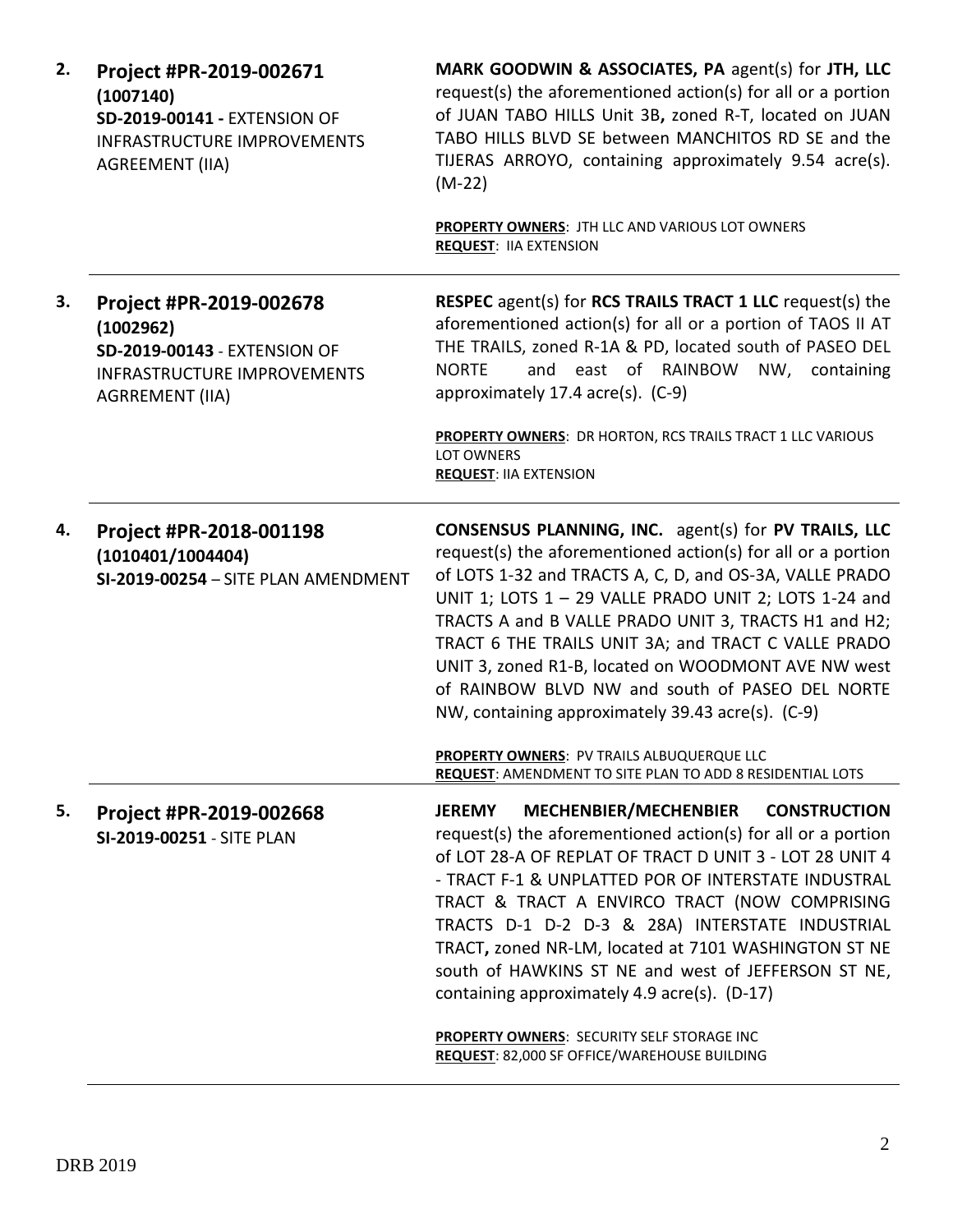| 6. | Project #PR-2019-002677<br>SI-2019-00252 - SITE PLAN                                                                                                                                                                                               | MODULUS ARCHITECTS, INC. agent(s) for CARLISLE<br><b>ASSOCIATES LP</b> request(s) the aforementioned action(s) for<br>all or a portion of TRACTS A & B CARLISLE & INDIAN<br>SCHOOL SUBDIVISION BEING A PART OF BLOCKS 16 & 17<br>AND A PART OF BLOCKS 14 & 15 NETHERWOOD PARK<br>SECOND FILING EXCLUDING PORTIONS OUT TO R/W, zoned<br>MX-M, located at the NEC of INDIAN SCHOOL RD NE and<br>CARLISLE BLVD NE, containing approximately 10.2 acre(s).<br>$(H-16)$                                                                                                                                                                  |
|----|----------------------------------------------------------------------------------------------------------------------------------------------------------------------------------------------------------------------------------------------------|-------------------------------------------------------------------------------------------------------------------------------------------------------------------------------------------------------------------------------------------------------------------------------------------------------------------------------------------------------------------------------------------------------------------------------------------------------------------------------------------------------------------------------------------------------------------------------------------------------------------------------------|
|    |                                                                                                                                                                                                                                                    | PROPERTY OWNERS: CARLISLE ASSOCIATES C/O ROSEN ASSOC MGMT<br><b>GROUP</b><br>REQUEST: 120,000+ SF RETAIL DEVELOPMENT                                                                                                                                                                                                                                                                                                                                                                                                                                                                                                                |
| 7. | Project #PR-2018-001991<br>(1004404)<br>SD-2019-00026 - PRELIMINARY PLAT<br>VA-2019-00033 - TEMPORARY DEFERRAL<br>OF SIDEWALK<br><b>SD-2019-0027 - VACATION OF</b><br><b>TEMPORARY PUBLIC DRAINAGE</b><br><b>EASEMENT</b>                          | PRICE LAND AND DEVELOPMENT GROUP agent(s) for PV<br>TRAILS ALBUQUERQUE, LLC request(s) the aforementioned<br>action(s) for all or a portion of TRACT 6 BULK LAND PLAT OF<br>THE TRAILS UNIT 3A & TRACT C CORRECTION PLAT OF<br>VALLE PRADO UNIT 3 (AKA VALLE PRADO UNITS 4 & 5),<br>zoned R-1D, located on WOODMONT AVE between<br>RAINBOW AVE and PASEO DEL NORTE BLVD, containing<br>approximately 15.52 acre(s). (C-9) [Deferred from 2/13/19, 3/6/19,<br>3/20/19, 3/27/19, 4/10/19, 5/8/19, 6/5/19, 6/26/19, 7/31/19]<br>PROPERTY OWNERS: PV TRAILS ALBUQUERQUE LLC<br><b>REQUEST: PRELIMINARY PLAT FOR 93 RESIDENTIAL LOTS</b> |
| 8. | Project #PR-2018-001198<br>(1002942)<br>VA-2019-00111 - WAIVER<br>SD-2019-00067 - VACATION OF PUBLIC<br><b>EASEMENT</b><br>VA-2019-00113 - TEMPORARY DEFERRAL<br>OF SIDEWALK<br>VA-2019-00143- SIDEWALK WAIVER<br>SD-2019-00068 - PRELIMINARY PLAT | PRICE LAND & DEVELOPMENT GROUP agent(s) for PV<br>TRAILS ALBUQUERQUE, LLC request(s) the aforementioned<br>action(s) for all or a portion of TRACT 2 BULK LAND PLAT OF<br>THE TRAILS UNIT 3A (BEING A REPLAT OF TRACTS 1 THRU 8,<br>OS-1 & OS-2 THE TRAILS UNIT 3 & TRACT 12 THE TRAILS<br>UNIT 2) (TO BE KNOWN AS CATALONIA), zoned R-1B & R-<br>1D, located at west of WOODMONT AVE NW and south of<br>PASEO DEL NORTE, containing approximately 20.2878<br>acre(s). (C-9)[Deferred from 4/24/19, 6/19/19, 7/24/19, 8/14/19]                                                                                                      |
|    |                                                                                                                                                                                                                                                    | PROPERTY OWNERS: WOODMONT PASEO LLC                                                                                                                                                                                                                                                                                                                                                                                                                                                                                                                                                                                                 |

**REQUEST**: DEVELOPMENT OF A 78 RESIDENTIAL LOT SUBDIVISION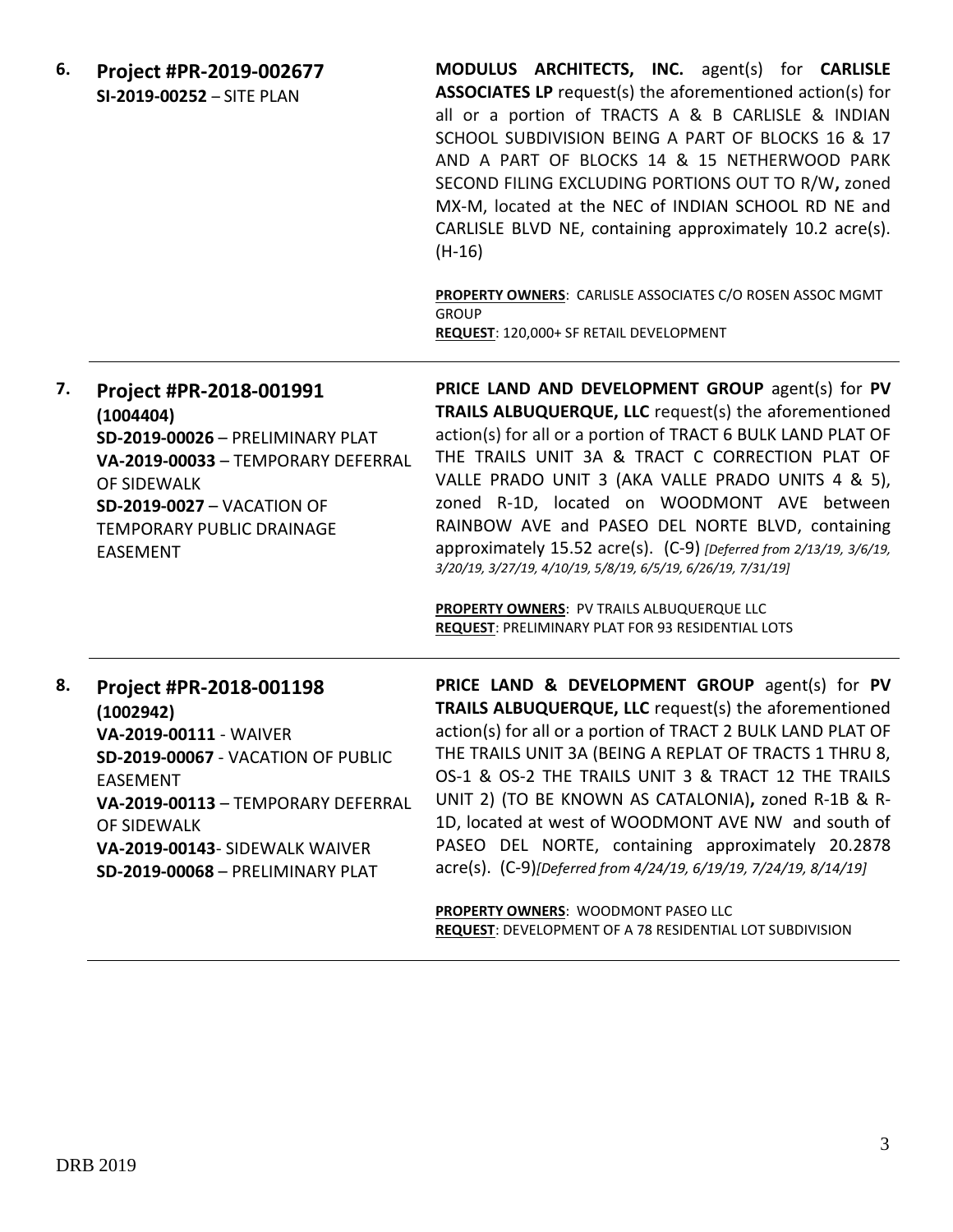**9. Project #PR-2019-002661 (1000575) SD-2019-00134** – VACATION OF PUBLIC EASEMENT **SD-2019-00135** – VACATION OF PUBLIC EASEMENT **SD-2019-00136** – VACATION OF PUBLIC EASEMENT **SD-2019-00137** – VACATION OF PUBLIC EASEMENT **SD-2019-00138** – VACATION OF PRIVATE EASEMENT **SD-2019-00139** – PRELIMINARY/FINAL PLAT **SD-2019-00140 –** PRELIMINARY/FINAL PLAT

**BOHANNAN HUSTON INC.** agent(s) for **PRESBYTERIAN HEALTHCARE SERVICES** request(s) the aforementioned action(s) for all or a portion of LOTS 1-A THRU 4-A AND 5-9 PRESBYTERIAN HOSPITAL-MAIN CAMPUS PHASE ONE**,**  zoned MX-H, located at 1100 CENTRAL AV SE east of I-25 and north of LEAD AVE SE, containing approximately 11.9575 acre(s). (K-15)*[Deferred from 7/31/19]*

**PROPERTY OWNERS**: PRESBYTERIAN HEALTHCARE SERVICES **REQUEST**: VACATIONS OF VARIOUS EASEMENTS AND REPLAT

**10. Project #PR-2019-002423 SI-2019-00130** - SITE PLAN **SCOTT ANDERSON** agent(s) for **JIM ACHEN** request(s) the aforementioned action(s) for all or a portion of LOT 11, BLOCK 29, NORTH ALBUQUERQUE ACRES TRACT A UNIT B, zoned NR-BP, located at 6504 ALAMEDA BLVD NE, west of LOUISIANA BLVD NE, containing approximately 0.89acre(s). (C-18) *[Deferred from 6/12/19, 7/10/19, 7/24/19]*

> **PROPERTY OWNERS**: ACHEN JAMES R TRUSTEE ACHEN FAMILY RVT **REQUEST**: SITE PLAN FOR A 8,125 SF WAREHOUSE/OFFICE BUILDING

# *MINOR CASES*

| 11. | Project #PR-2018-001389<br>(1007204)<br>SD-2019-00149 - AMENDMENT TO<br><b>INFRASTRUCTURE LIST</b> | <b>BOHANNAN HUSTON INC.</b> agent(s) for <b>ARMSTRONG DE-</b><br>VELOPMENT PROPERTIES request(s) the afore-mentioned<br>action(s) for all or a portion of TRACTS 1-14 PLAT OF UNSER<br>CROSSING, zoned MX-M, located on CENTRAL AVE SW<br>between 86 <sup>TH</sup> ST SW and UNSER BLVD SW, containing<br>approximately 50.0 acre(s). (K-9/K-10) |
|-----|----------------------------------------------------------------------------------------------------|--------------------------------------------------------------------------------------------------------------------------------------------------------------------------------------------------------------------------------------------------------------------------------------------------------------------------------------------------|
|     |                                                                                                    | <b>PROPERTY OWNERS: ARMSTRONG DEVELOPMENT, LOWES HOME</b><br>CENTERS INC, BLANCHARD PROPERTIES<br><b>REQUEST: AMEND THE INFRASTRUCTURE LIST</b>                                                                                                                                                                                                  |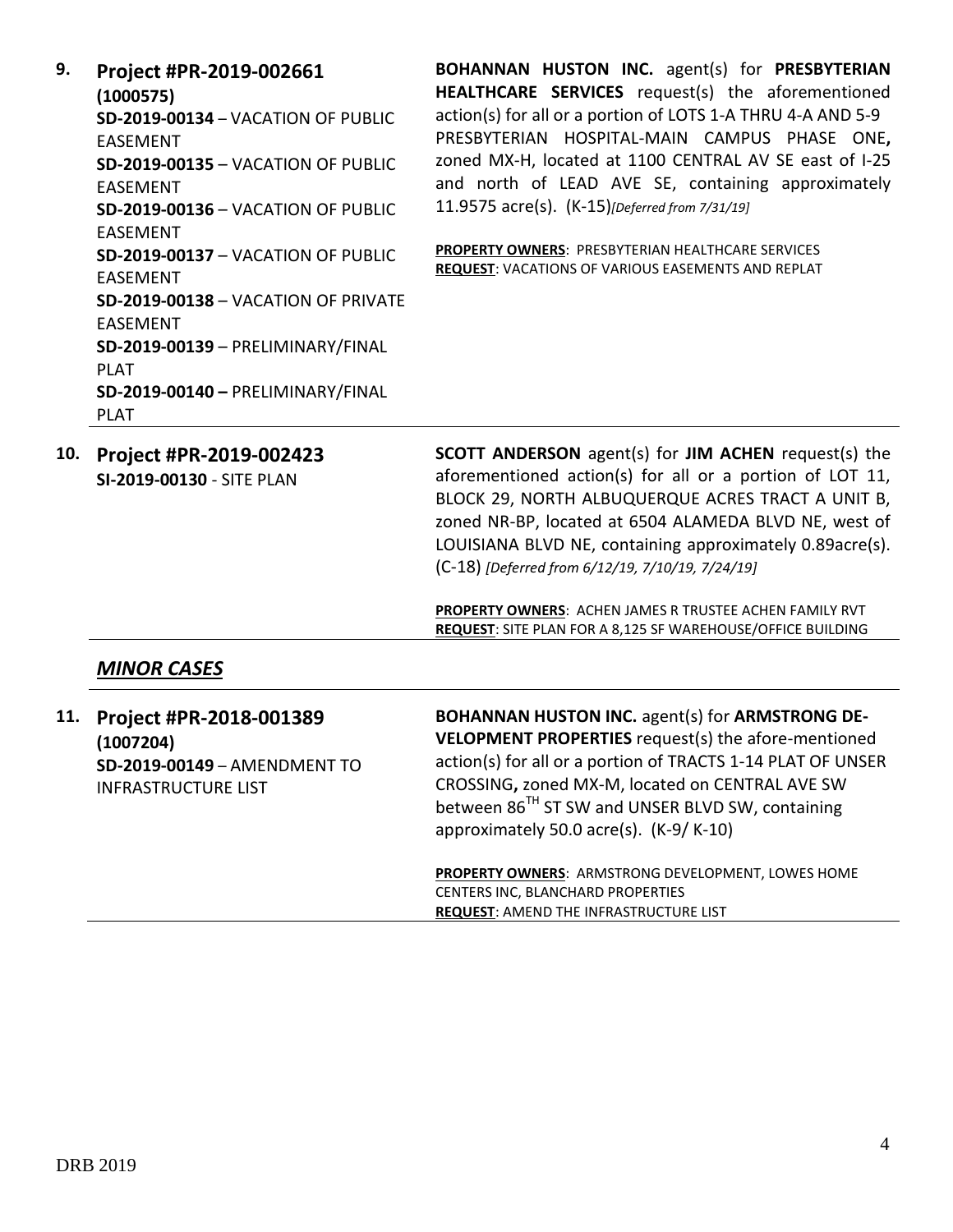| 12. | Project #PR-2018-001695<br>SD-2019-00148 - PRELIMINARY/FINAL                                             | <b>TERRA LAND SURVEYS agent(s) for NOVUS PROPERTIES LLC</b><br>request(s) the aforementioned action(s) for all or a portion<br>of TRACTS C, F & G FOUNTAIN HILLS SUBDIVISION, zoned<br>NR-C, located off NUNZIO AVE NW west of EAGLE RANCH<br>RD NW and north of PASEO DEL NORTE NW, containing<br>approximately 4.6606 acre(s). (C-12)                        |
|-----|----------------------------------------------------------------------------------------------------------|----------------------------------------------------------------------------------------------------------------------------------------------------------------------------------------------------------------------------------------------------------------------------------------------------------------------------------------------------------------|
|     |                                                                                                          | <b>PROPERTY OWNERS: HIGHBURY PROPERTIES &amp; NOVUS PROPERTIES</b><br>REQUEST: PLAT TO COMPLETE VACATION OF EASEMENT AND GRANT<br><b>NEW EASEMENTS</b>                                                                                                                                                                                                         |
| 13. | Project #PR-2018-001670<br>VA-2019-00267 - WAIVER<br>VA-2019-00268 - WAIVER<br>SI-2019-00181 - SITE PLAN | <b>CONSENSUS PLANNING INC.</b> agent(s) for <b>AMERCO REAL</b><br><b>ESTATE COMPANY</b> request(s) the aforementioned action(s)<br>for all or a portion of TRACT C OF ALEXANDER CENTER,<br>zoned MX-M, located at 4TH STREET NW AND CUTLER AVE<br>NW, containing approximately 2.5277 acre(s). (H-14) (site<br>plan deferred from 7/17/19}                     |
|     |                                                                                                          | PROPERTY OWNERS: AMERCO REAL ESTATE COMPANY<br><b>REQUEST: SELF STORAGE FACILITY</b>                                                                                                                                                                                                                                                                           |
| 14. | Project #PR-2019-002686<br>SD-2019-00144 - PRELIMINARY/FINAL<br><b>PLAT</b>                              | TIERRA WEST, LLC agent(s) for LUBRICAR PROPERTIES II LC<br>request(s) the aforementioned action(s) for all or a portion<br>of LOTS 1-3 AND WEST 38 FEET OF LOT 4 BLOCK 8 SOMBRA<br>DEL MONTE, zoned MX-M, located on MENAUL BLVD NE<br>west of WYOMING BLVD NE, containing approximately 7.9<br>$\text{acre}(s)$ . $(H-19)$ [Deferred from 8/7/19]             |
|     |                                                                                                          | PROPERTY OWNERS: VIGA MICHAEL & MARILYN DORIS TRUSTEES &<br><b>LUBRICAR PROPERTIES</b><br>REQUEST: MINOR PRELIMINARY/FINAL PLAT                                                                                                                                                                                                                                |
| 15. | Project #PR-2018-001541<br>SD-2019-00130 - PRELIMINARY/FINAL<br><b>PLAT</b>                              | ALDRICH LAND SURVEYING agent(s) for ALAMO CENTER<br><b>LLC</b> request(s) the aforementioned action(s) for all or a<br>portion of TRACTS E-1 ALAMEDA WEST, zoned NR-C,<br>located at 10131 COORS BLVD NW, north of SEVEN BAR<br>LOOP NW and south of OLD AIRPORT AV NW containing<br>approximately 11.6063 acre(s). (B-14)[Deferred from 7/24/9,<br>$8/7/19$ ] |
|     |                                                                                                          | <b>PROPERTY OWNERS: ALAMO CENTER LLC</b><br><b>REQUEST: DIVIDE 1 TRACT INTO 2 TRACTS</b>                                                                                                                                                                                                                                                                       |